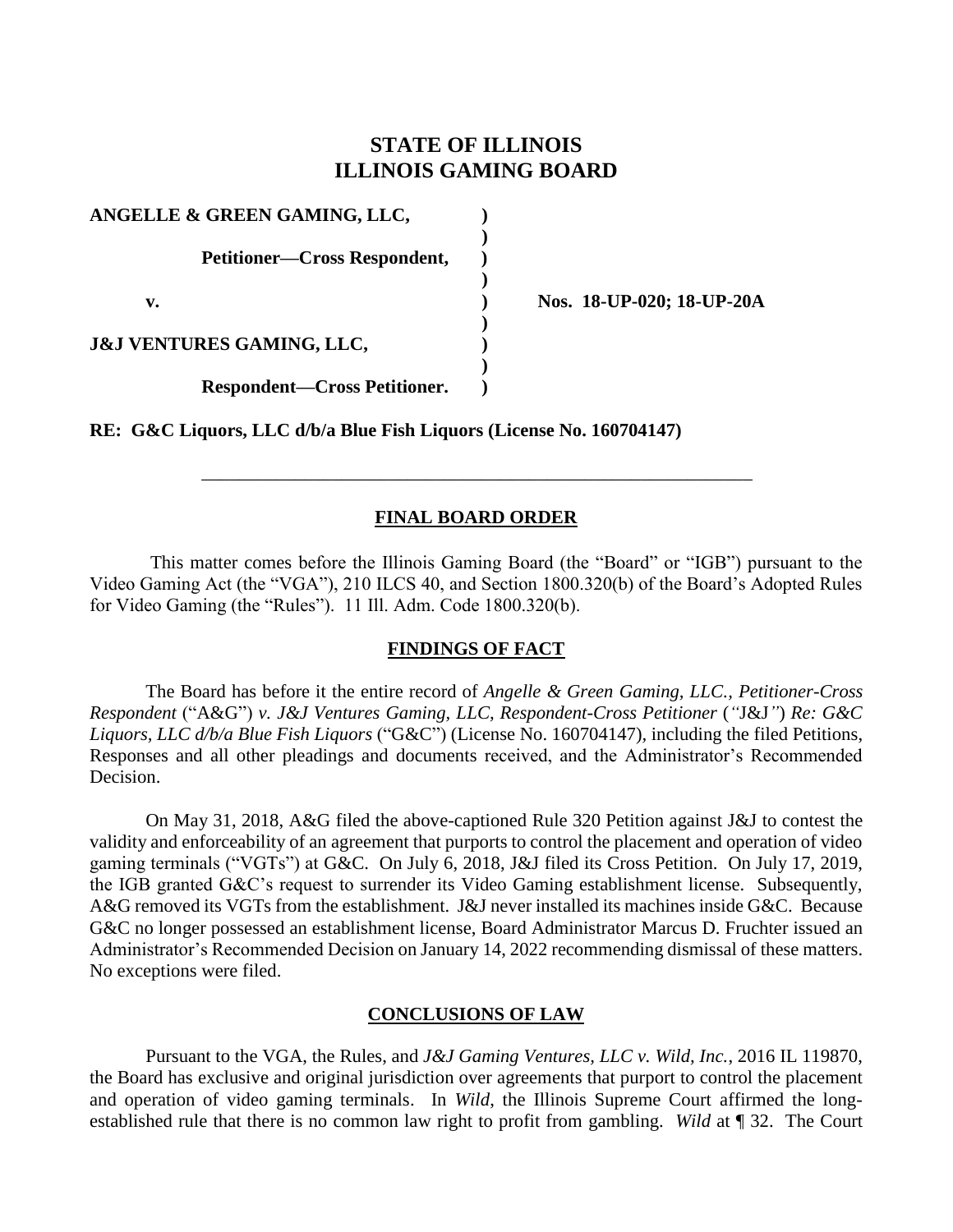further held that the VGA's legalization of video gaming is an exception to the general prohibition on gambling, that video gaming is allowed only as authorized by the VGA and the Rules, and that by "legalizing the use of video gaming terminals for commercial gambling purposes, the legislature enacted a comprehensive statutory scheme, creating rights and duties that have no counterpart in common law or equity." *Wild* at ¶ 32.

The Board may take judicial notice of public documents it maintains. *May Department Stores Co. v. Teamsters Union Local No. 743*, 64 Ill.2d 153, 159 (1976); *First State Bank v. Leffleman*, 167 Ill. App. 3d 362, 367 (2nd. Dist. 1988). In considering this Petition, the Board recognizes that G&C no longer has a Video Gaming license. This determination is sufficient for the Board to conclude this matter under Rule 320. *See*, *Doxsie v. Ill. Gaming Bd*., 2021 IL App (1st) 191875, at ¶ 17 (affirming the Board's authority to interpret and administer the Rules).

Therefore, after careful review and consideration of the entire record, the Board hereby:

- (1) Adopts the Administrator's Recommended Decision to the extent it recommends concluding the Petition;
- (2) Dismisses both Angelle & Green and J&J's Petitions;
- (3) Makes no findings of fact or conclusions of law on the merits of either party's Petition; and
- (4) Closes these Petitions.

This is a Final Order subject to judicial review under the Administrative Review Law pursuant to 230 ILCS 10/17.1. The Rules of the Illinois Gaming Board do not permit motions or requests for reconsideration of this Order.

## **VOTED THIS THE TWENTY EIGHTH DAY OF APRIL 2022**





Anthony Garcia Marc E. Bell

\_\_\_\_\_\_\_\_\_\_\_\_\_\_\_\_\_\_\_\_\_\_\_\_\_\_\_\_\_\_\_\_\_\_\_\_ \_\_\_\_\_\_\_\_\_\_\_\_\_\_\_\_\_\_\_\_\_\_\_\_\_\_\_\_\_\_\_\_\_\_\_\_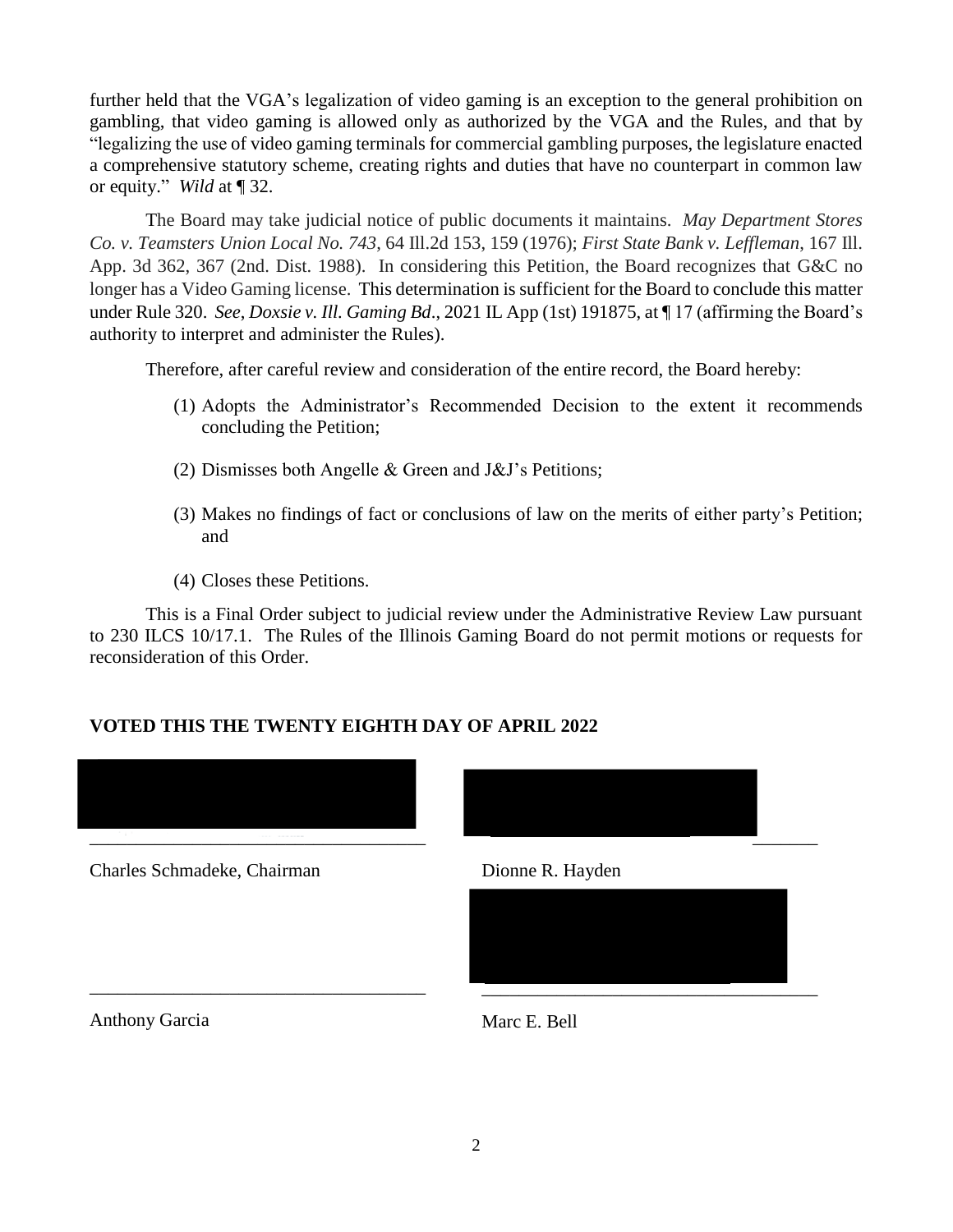# **STATE OF ILLINOIS ILLINOIS GAMING BOARD**

| ANGELLE & GREEN GAMING, LLC,         |                             |
|--------------------------------------|-----------------------------|
| Petitioner—Cross Respondent,         | ) Nos. 18-UP-020; 18-UP-20A |
| v.                                   |                             |
| <b>J&amp;J VENTURES GAMING, LLC,</b> |                             |
| <b>Respondent-Cross Petitioner</b>   |                             |

**RE: G&C Liquors, LLC d/b/a Blue Fish Liquors (License No. 160704147)**

### **ADMINISTRATOR RECOMMENDED DECISION**

This dispute comes before the Illinois Gaming Board (the "Board" or "IGB") under Section 1800.320(b) of the Board's Adopted Rules (the "Rules"). 11 Ill. Adm. Code 1800.320(b). This Recommendation issues under Rule 320(b)(6). 11 Ill. Adm. Code 1800.320(b)(6).

On May 31, 2018, Angelle & Green Gaming, LLC ("A&G") petitioned the Board for an order declaring that: (1) A&G's November 1, 2016 Use Agreement ("UA") with location G&C Liquors, LLC d/b/a Blue Fish Liquors ("G&C") to operate video gaming terminals ("VGTs") is valid and enforceable; (2) J&J Ventures Gaming, LLC's ("J&J") May 17, 2018 UA with the same location is invalid; and (3) J&J cease contacting G&C.

On July 6, 2018, J&J filed a cross petition, asking the Board to find that: (1) J&J's UA is valid and enforceable for the placement and operation of VGTs at G&C; and (2) A&G's UA and its automatic renewal provision are invalid and unenforceable for the placement and operation of VGTs at G&C because they do not comply with the requirements of the VGA and the Board's Rules. On July 17, 2019, the IGB granted G&C's request to surrender its Video Gaming establishment license.